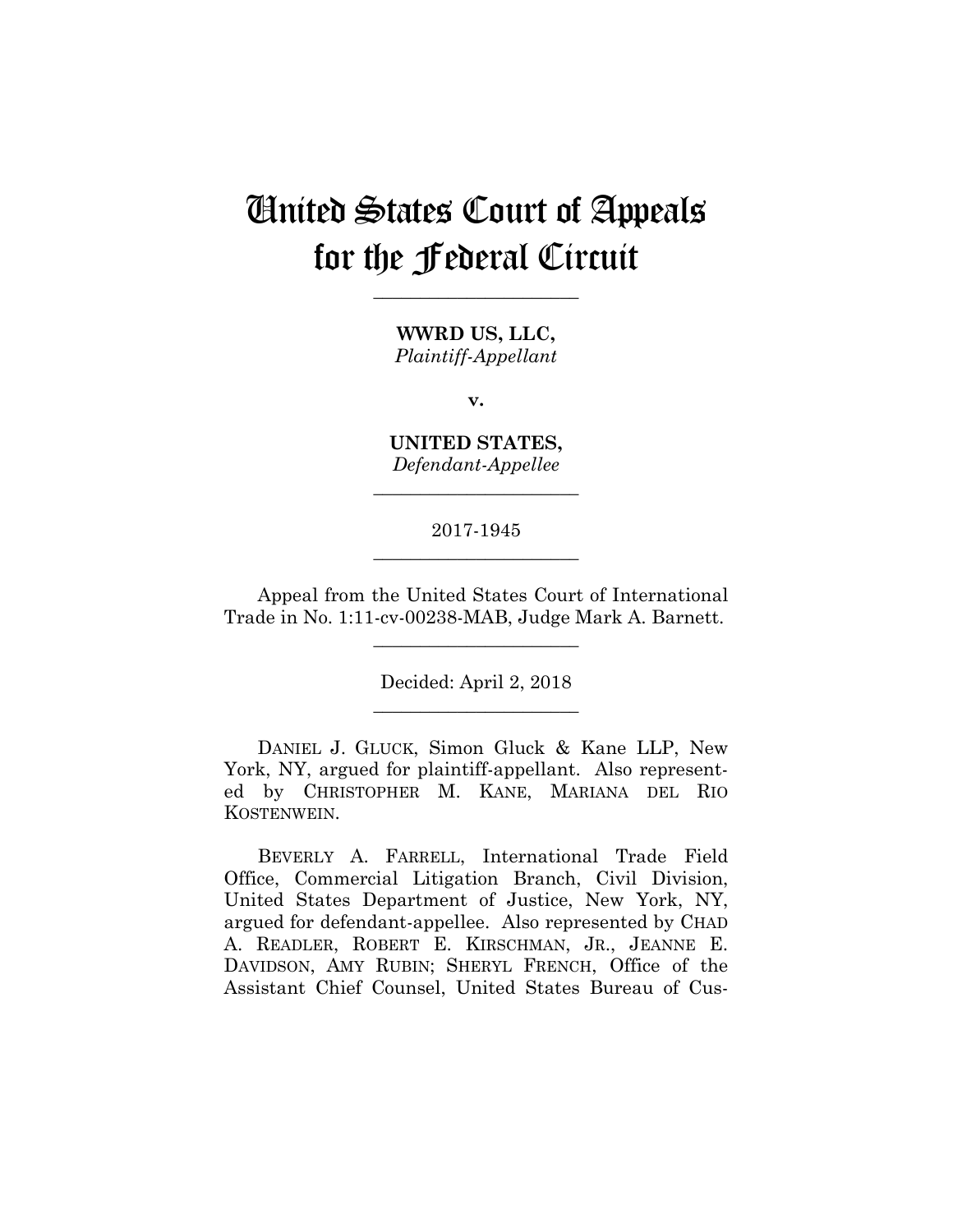toms and Border Protection, United States Department of Homeland Security, New York, NY.

**\_\_\_\_\_\_\_\_\_\_\_\_\_\_\_\_\_\_\_\_\_\_** 

## Before TARANTO, CLEVENGER, and CHEN, *Circuit Judges.*

## CLEVENGER, *Circuit Judge*.

WWRD US, LLC ("WWRD") appeals the United States Court of International Trade's ("CIT") final decision denying WWRD's motion for summary judgment and granting the Government's cross-motion for summary judgment. In doing so, the CIT agreed with the U.S. Customs and Border Patrol's ("CBP") classification of WWRD's subject imports, finding the articles were not eligible for duty-free treatment. *WWRD U.S., LLC v. United States*, 211 F. Supp. 3d 1365 (Ct. Int'l Trade 2017). We affirm.

#### **BACKGROUND**

Between October 2009 and February 2010, WWRD imported a series of decorative ceramic plates and mugs from its "Old Britain Castles" dinnerware collections; decorative ceramic plates and gravy boats from its "His Majesty" dinnerware collection; and crystal flutes, punch bowls, and hurricane lamps from its "12 Days of Christmas" collection. All of the subject imports had festive motifs, such as Christmas trees, hollies, or turkeys, and were intended to be used during Thanksgiving or Christmas dinner. Upon arrival in the United States, the CBP classified the articles based on their constituent materials, placing the various goods in subheadings 6912.00.39,1

<u>.</u>

All references to the HTSUS refer to the governing provision determined by the date of importation. *See LeMans Corp. v. United States*, 660 F.3d 1311, 1314 n.2 (Fed. Cir. 2011). Because there were no material changes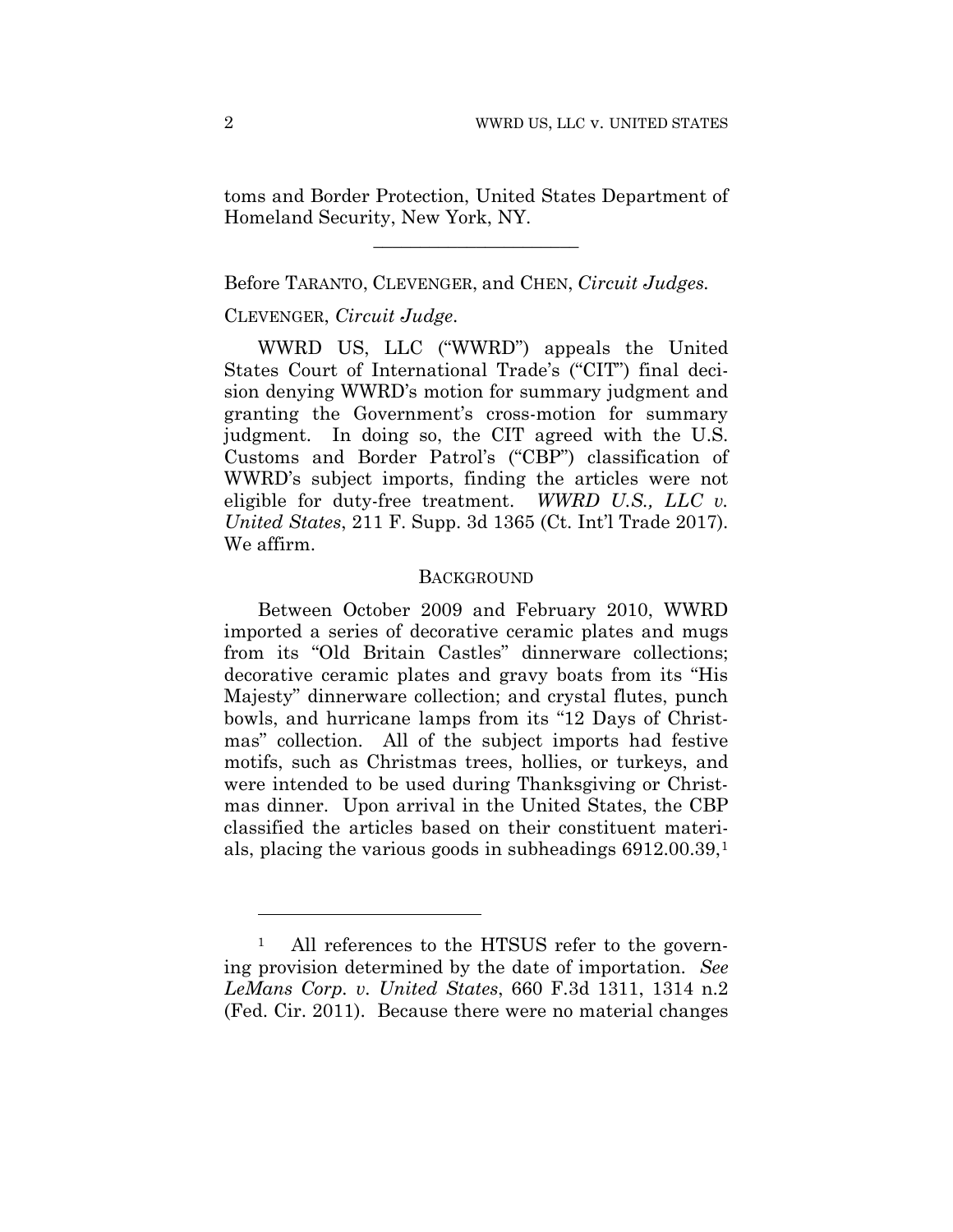7013.22.50, 7013.41.50, and 9405.50.40 of the Harmonized Tariff Schedule of the United States ("HTSUS"). WWRD filed multiple protests, arguing the articles should be classified in 9817.95.01, a duty-free subsection of the HTSUS covering certain festive goods. Specifically, HTSUS 9817.95.01 provides duty-free status for "[a]rticles classifiable in subheadings 3924.10, 3926.90, 6307.90, 6911.10, 6912.00, 7013.22, 7013.28, 7013.41, 7013.49, 9405.20, 9405.40, or 9405.50, the foregoing meeting the descriptions set forth below: Utilitarian articles of a kind used in the home in the performance of specific religious or cultural ritual celebrations for religious or cultural holidays, or religious festive occasions, such as Seder plates, blessing cups, menorahs or kinaras." After the CBP denied WWRD's protests, WWRD filed a complaint with the CIT, challenging the denials. WWRD argued that Thanksgiving and Christmas dinners are specific cultural ritual celebrations, its articles are used in the performance of such celebrations, and thus its articles belong in HSTUS 9817.95.01.

When presented with cross-motions for summary judgment, the trial court began by discussing the history of subheading 9817.95.01. Specifically, the court noted that, before the creation of subheading 9817.95.01, utilitarian items associated with holiday or festive occasions were classified within Chapter 95, under heading 9505. This heading provided broad duty-free coverage for "[f]estive, carnival or other entertainment articles," as interpreted by our line of cases beginning with *Midwest of Cannon Falls, Inc. v. United States*, 122 F.3d 1423 (Fed. Cir. 1997). However, in 2007, Chapter 95 was amended to add Note 1(v), which removed "[t]ableware, kitchenware, toilet articles, carpets, and other textile floor coverings,

l

to the relevant 2009 and 2010 provisions here, we cite to the 2009 version for convenience.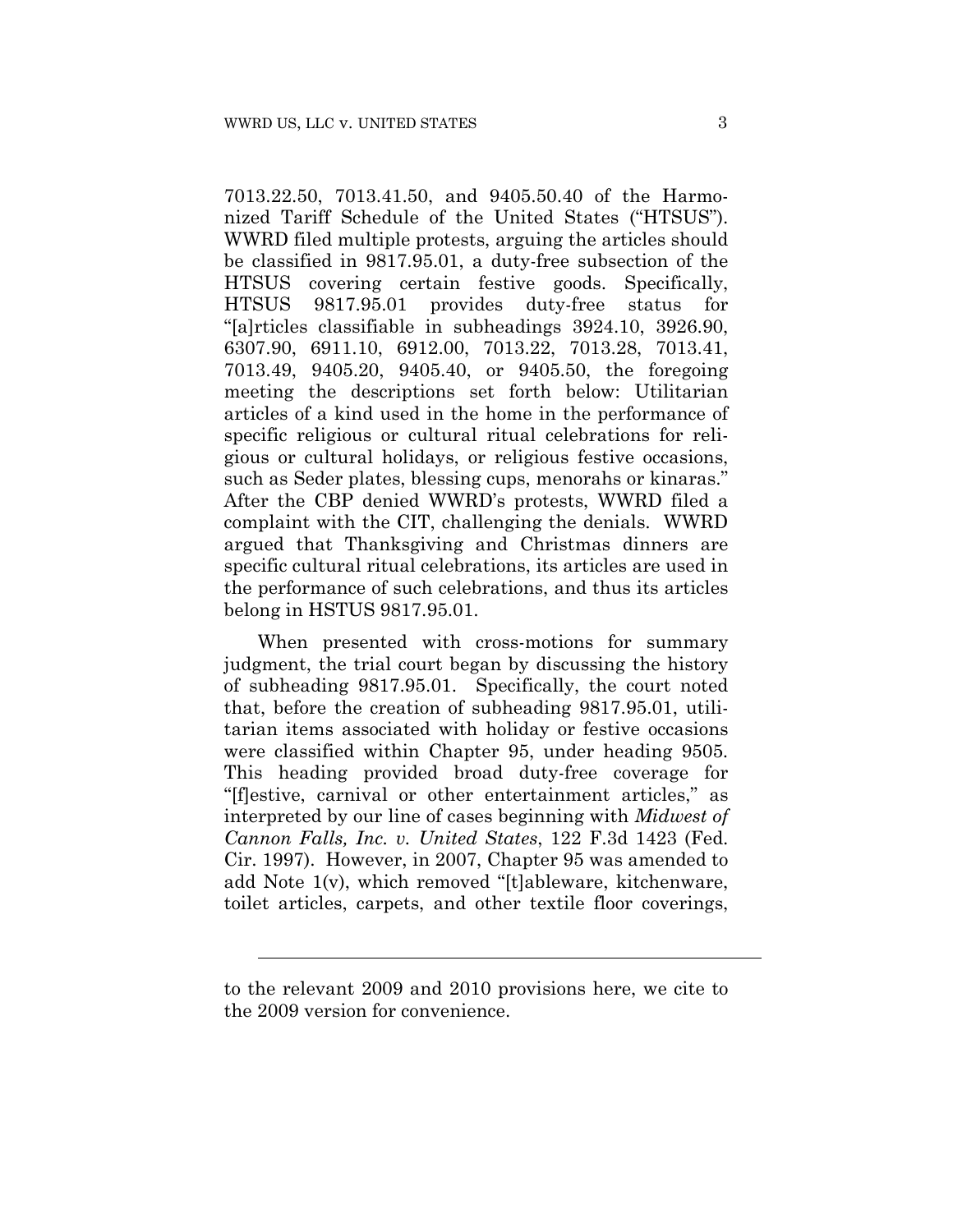apparel, bed linen, table linen, toilet linen, kitchen linen and similar articles having a utilitarian function (classified according to their constituent material)" from the scope of Chapter 95. But Note 1(v) also referred to subheadings  $9817.95.01$  and  $9817.95.05$ ,<sup>2</sup> which provided duty-free status to a select subset of articles that would have lost such status under the Note. Thus, while many festive utilitarian articles are no longer eligible for dutyfree status, those used "in the performance of specific religious or cultural ritual celebrations" are still eligible.

The parties disputed only whether WWRD's subject imports are used "in the performance of specific religious or cultural ritual celebrations," and therefore the trial court set about defining the scope of this phrase in subheading 9817.95.01. In assessing the phrase, the CIT analyzed the text of the subheading using the General Rules of Interpretation ("GRI"). But because the section and chapter of the HTSUS did not assist in defining the phrase, the court gave the terms in the subheading their ordinary meaning, with specific focus on the word "ritual."

The court concluded that Thanksgiving and Christmas are cultural holidays, and the associated dinners are cultural celebrations, but not specific rituals. The court found that "rituals generally encompass specific scripted acts or series of acts that are customarily performed in an often formal or solemn manner." *WWRD*, 211 F. Supp. 3d at 1375. While these dinners occur annually during religious or cultural holidays, that alone is not sufficient; the dinners themselves lack specific formal or solemn acts. *See id.* ("[I]f subheading 9817.95.01 was intended to

1

<sup>2</sup> Subheading 9817.95.05 covers "[u]tilitarian articles in the form of a three-dimensional representation of a symbol or motif clearly associated with a specific holiday in the United States." This subheading is not involved in this case.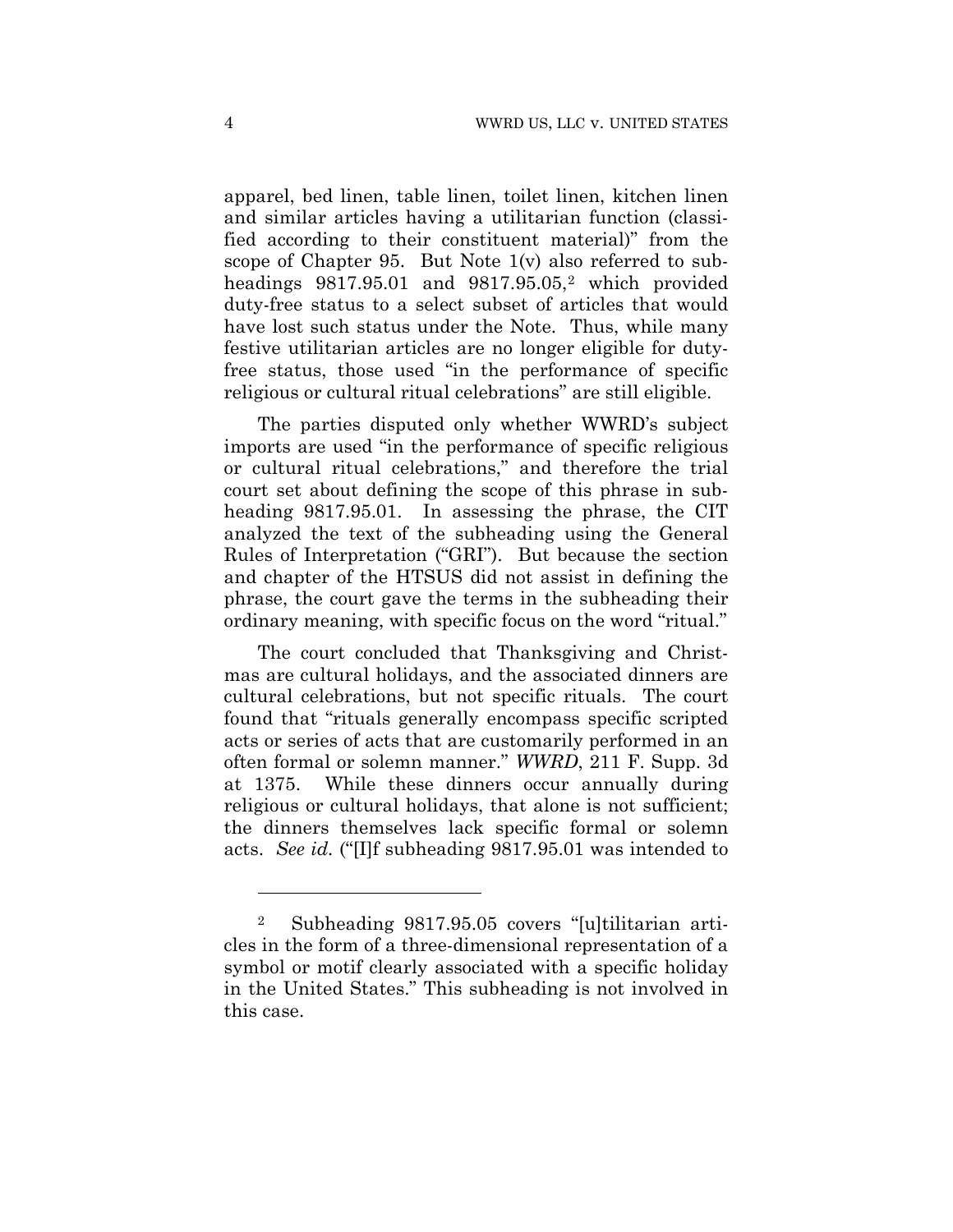cover utilitarian items used in the home during religious or cultural celebrations, whenever they routinely occur, and whatever they might entail, the term 'ritual' could have been omitted altogether.").

The trial court then turned to the exemplars provided in the subheading – the Seder plates, blessing cups, menorahs or kinaras. Under the statutory construction rule of *ejusdem generis* ("of the same kind"), the trial court reasoned that the subject imports must "possess the essential characteristics or purposes that unite the [example] articles enumerated . . . ." *Id.* at 1376 (quoting *Sports Graphics, Inc. v. United States*, 24 F.3d 1390, 1392 (Fed. Cir. 1994)).The court distinguished the exemplars, which served specific purposes to advance their respective rituals, from the subject imports, which were "merely decorative items used to serve food and beverages or provide lighting." *Id.* According to the trial court, such general-purpose articles do not qualify as articles used in the performance of specific religious or cultural ritual celebrations.

The court denied WWRD's motion for summary judgment, and granted the Government's cross-motion for summary judgment. We have jurisdiction pursuant to 28 U.S.C. § 1295(a)(5) (2012).

#### **DISCUSSION**

"We review a grant of summary judgment by the [CIT] for correctness as a matter of law and decide *de novo* the proper interpretation of the tariff provisions as well as whether there are genuine issues of material fact to preclude summary judgment." *Millennium Lumber Distrib. Ltd. v. United States*, 558 F.3d 1326, 1328 (Fed. Cir. 2009) (citing *Rollerblade, Inc. v. United States*, 282 F.3d 1349, 1351 (Fed. Cir. 2002)). CBP classifications are presumed correct, and an appellant bears the burden of proving otherwise. *Id.* at 1330.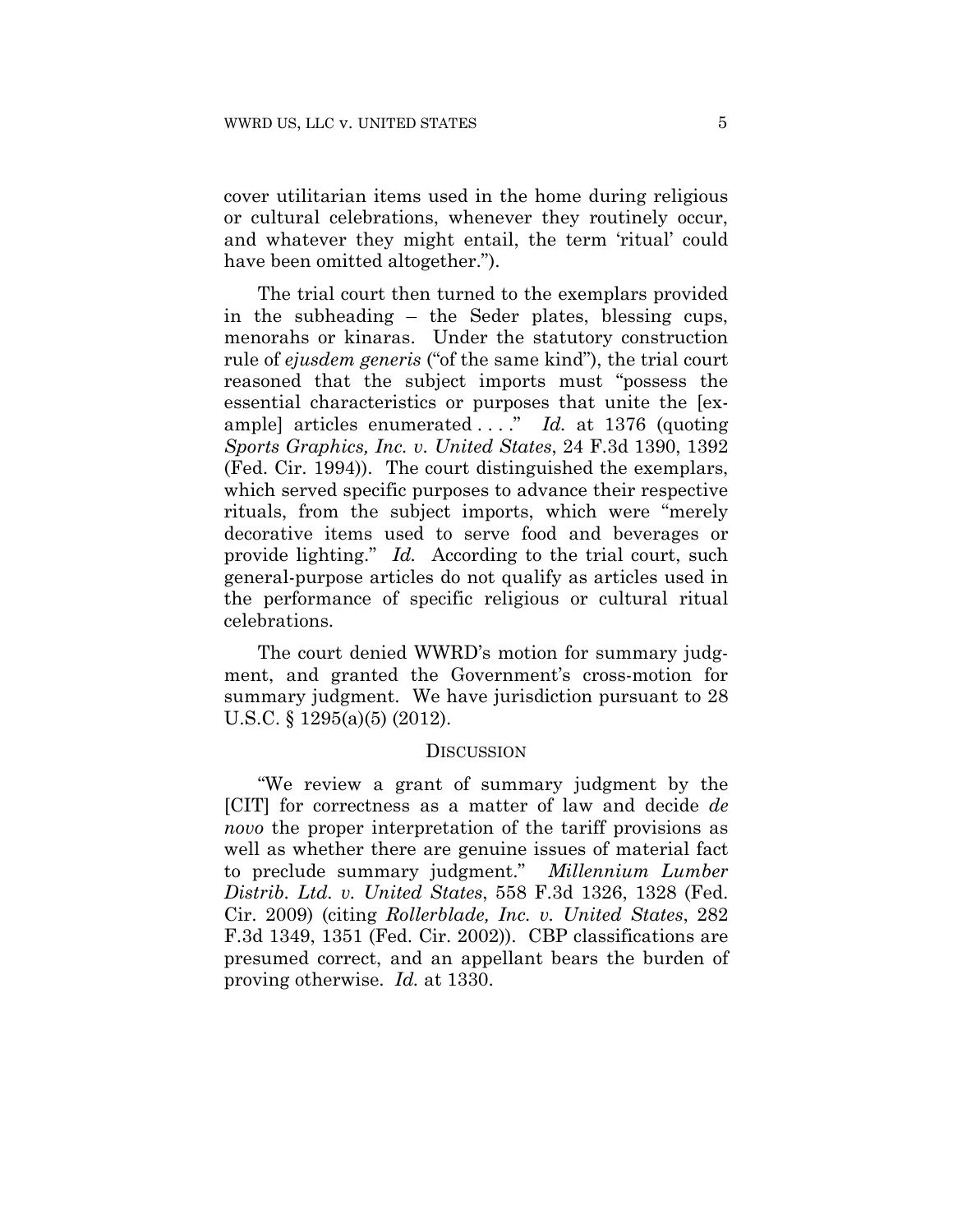Classifying articles under the HTSUS is a two-step process. The Court first determines the proper meaning of specific terms in the tariff provisions, which is a question of law. *Id.* at 1328.Once the proper meaning of the tariff provisions are ascertained, the Court then determines which HTSUS subheading the subject goods are most appropriately classified under, which is a question of fact. *Id.* "If we determine that there is no dispute of material facts, our review of the classification of the goods collapses into a determination of the proper meaning and scope of the HTSUS terms that, as a matter of statutory construction, is a question of law." *Aves. in Leather, Inc. v. United States*, 317 F.3d 1399, 1402 (Fed. Cir. 2003).

"The HTSUS is composed of classification headings, each of which has one or more subheadings."3 *R.T. Foods, Inc. v. United* States, 757 F.3d 1349, 1352–53 (Fed. Cir. 2014). We construe the terms of a tariff provision by applying the GRI "in numerical order." *Wilton Indus., Inc. v. United States*, 741 F.3d 1263, 1266 (Fed. Cir. 2013). Relevant here, the classification of subheadings is governed by GRI 6, which provides that "the classification of goods in the subheadings of a heading shall be determined according to the terms of those subheadings and any related subheading notes and, *mutatis mutandis*, to the above [GRIs] on the understanding that only subheadings at the same level are comparable." *See Orlando Food Corp. v. United States*, 140 F.3d 1437, 1442 (Fed. Cir. 1998). GRI 1, in turn, provides that "classification shall be determined according to the terms of the headings and any relative section or chapter notes." *See Millenium Lumber*, 558 F.3d at 1328–29. Terms in the HTSUS are

<u>.</u>

<sup>3</sup> "The first four digits of an HTSUS provision constitute the heading, whereas the remaining digits reflect subheadings." *Schlumberger Tech. Corp. v. United States*, 845 F.3d 1158, 1163 n.4 (Fed. Cir. 2017).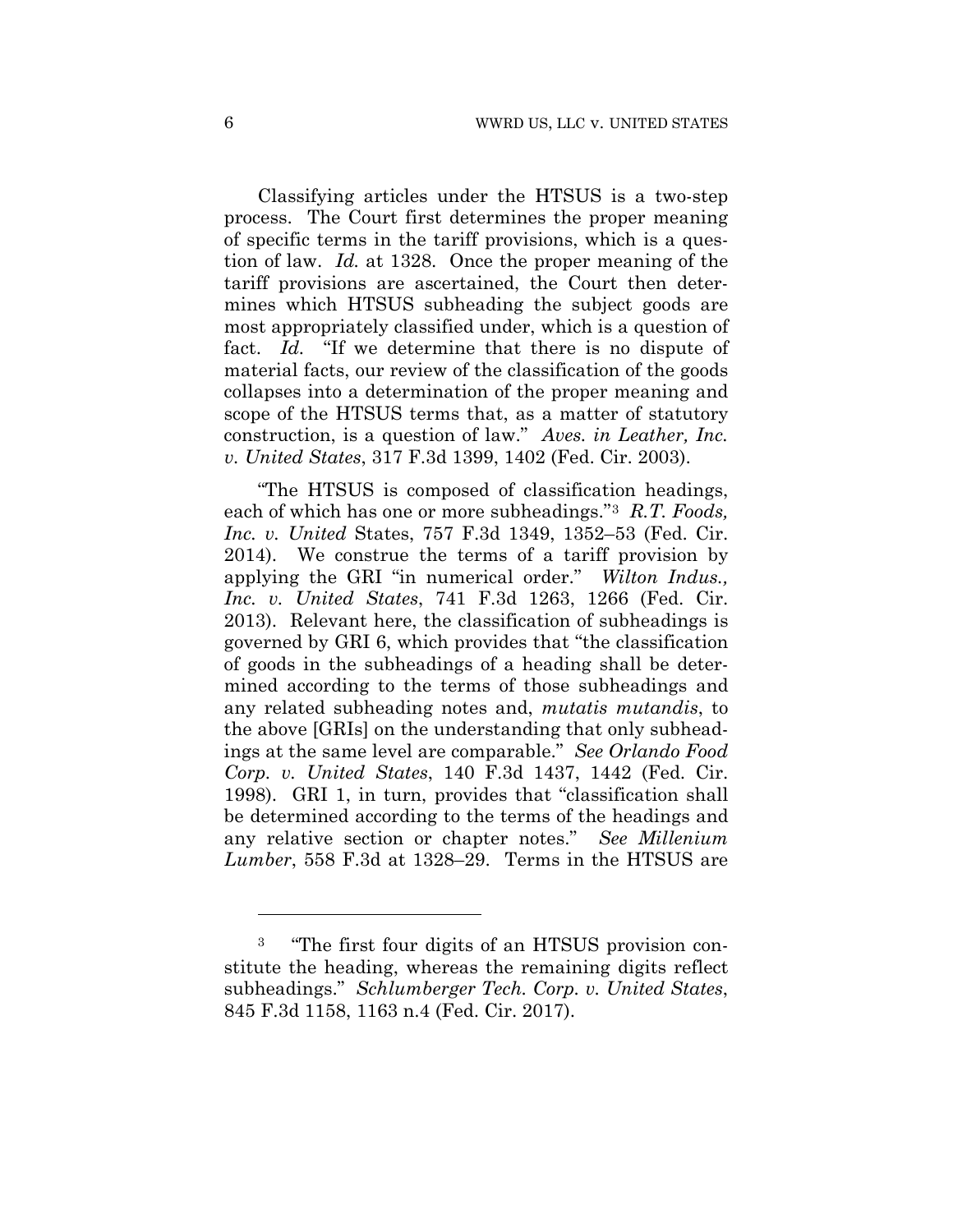given "their common commercial meanings." *Id.* at 1329 (citing *Len-Ron Mfg. Co. v. United States*, 334 F.3d 1304, 1309 (Fed. Cir. 2003)).

We begin our analysis by determining the proper meaning of the tariff provisions: what constitutes an article used "in the performance of specific religious or cultural ritual celebrations." The trial court determined that the term "specific" modifies the term "ritual" (as opposed to "religious" or "cultural"), and that, consequently, "rituals generally encompass specific scripted acts or series of acts that are customarily performed in an often formal or solemn manner." *WWRD*, 211 F. Supp. 3d at 1375. We agree with the trial court that "specific" modifies the term "ritual," but emphasize that formality and/or solemnity, while relevant, are not required characteristics of all specific religious or cultural ritual celebrations.

WWRD attempts to distinguish "religious" from "cultural" rituals, arguing that a "cultural ritual" does not require the same "specific scripted acts or series of acts that are customarily performed in an often formal or solemn manner." The Government, on the other hand, argued below for a much narrower definition: that "rituals" require "formal actions and words that are repeated every year in the same fashion by everyone who celebrates these events." We find neither of these interpretations compelling.

While the parties provided numerous definitions of "ritual" from a variety of sources, we can derive two underlying requirements for religious or cultural rituals. First, a ritual must have some prescribed acts or codes of behavior. *See* Webster's Encyclopedic Unabridged Dictionary of the English Language 1661 (New rev. ed. 1996) ("Webster's") (defining "ritual" as: "1. an established or prescribed procedure . . . 2. a system or collection of . . . rites . . . 6. a prescribed or established rite, ceremony, proceeding, or service . . . 7. prescribed, established, or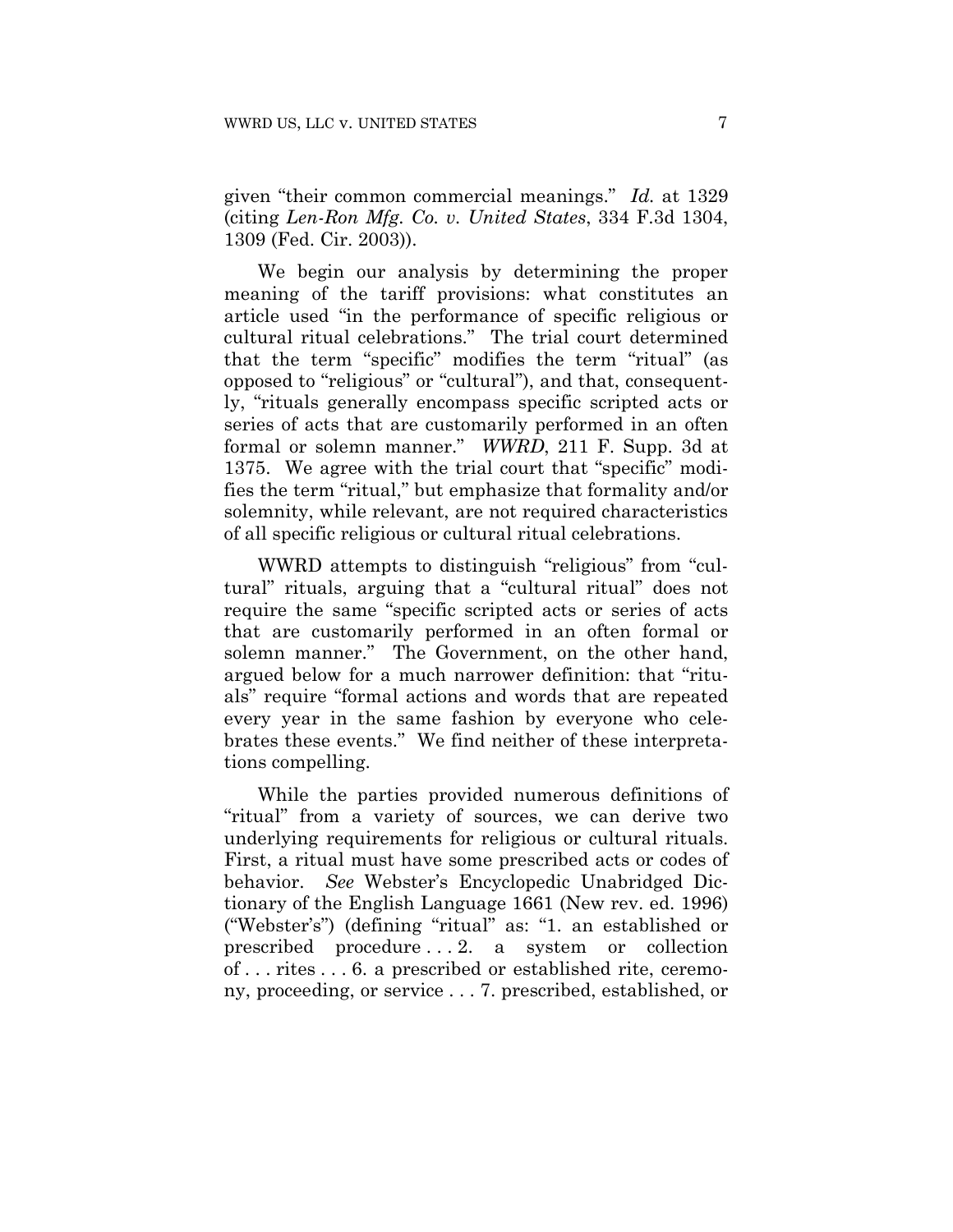ceremonial acts . . . 8. any practice or pattern of behavior regularly performed . . . 9. a prescribed code of behavior . . . "); *see also* Merriam-Webster's Collegiate Dictionary 1011 (10th ed. 1993) ("Merriam") (defining "ritual" as "1 : the established form for a ceremony; *specf*: the order of words prescribed . . . [2]b : a ceremonial act or action). Second, a ritual, in the context of this subheading, must have some cultural or religious meaning. *See* Webster's (defining "ritual" as involving "[1.] a religious or other rite  $\ldots$  [3.] public worship  $\ldots$  [7.] religious services . . . [9.] regulating social conduct . . . ."); *see also*  Merriam (defining "ritual" as involving "religious law or social custom."). The trial court may then weigh other suggestive but non-dispositive factors, such as whether the prescribed acts or codes of behavior are performed in a formal or solemn manner, how widely recognized the prescribed acts or underlying meanings are, how established the organization performing the ritual is, what purpose the prescribed acts have in serving the organization or representing the cultural or religious meaning, among other considerations.

In this light, it appears WWRD presents a compelling argument that Thanksgiving and Christmas dinners are religious or cultural ritual celebrations, but that is not the end of our analysis. Subheading 9817.95.01 also requires "specific" ritual. "Specific" is defined as "free from ambiguity," Merriam, at 1128, or "[o]f, relating to, or designating a particular or defined thing; explicit," Black's Law Dictionary 1616 (10th ed. 2014). Thus, the court must look for specific, well-defined prescribed acts or codes of behavior having an unambiguous cultural or religious meaning.

Generally, WWRD argues that Thanksgiving and Christmas dinners involve "prescribed and specific acts and series of acts and their own particular cultural rituals and sub-rituals, which go beyond the gathering for and consumption of ordinary meals." For specificity, WWRD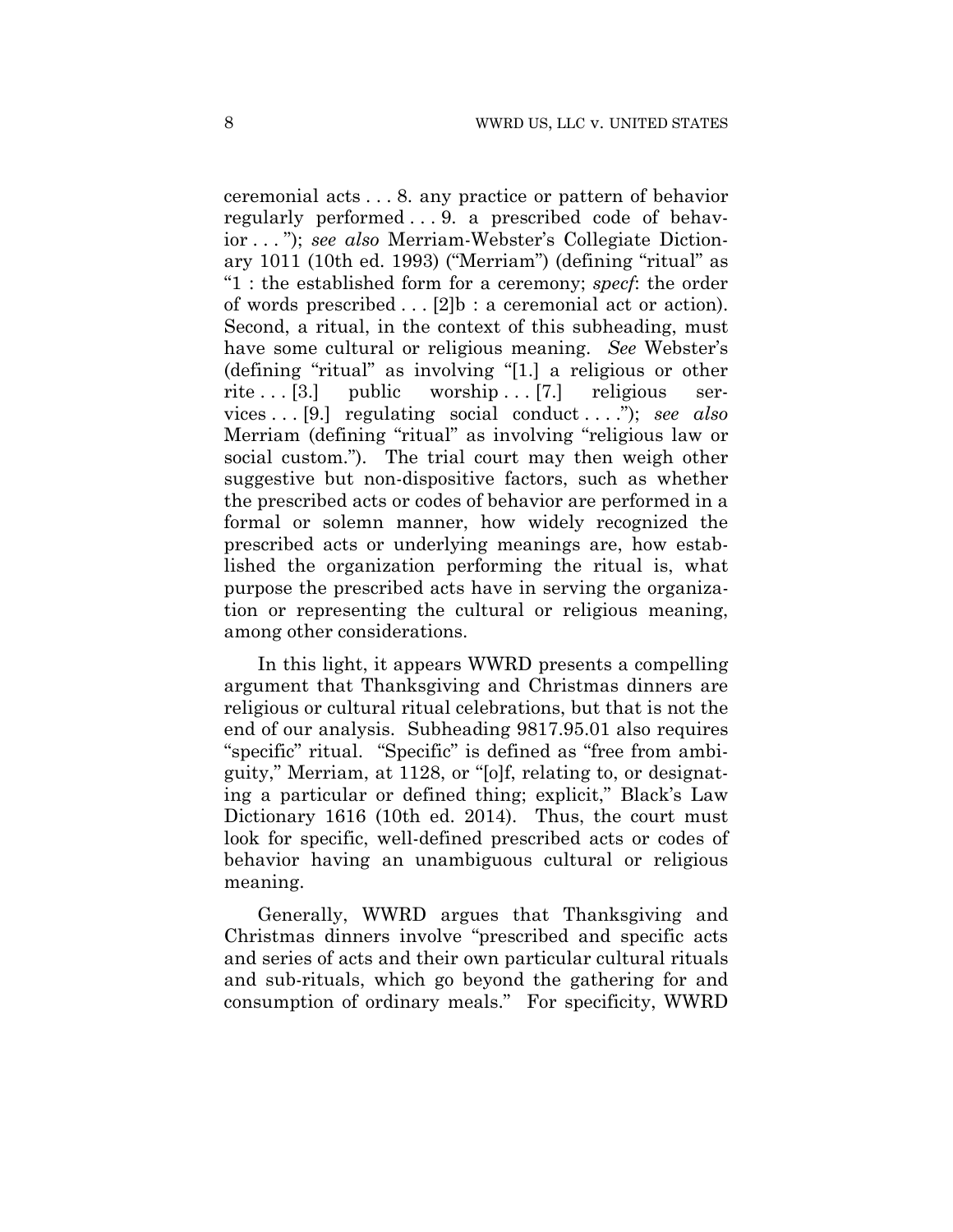argues the prescribed acts in Thanksgiving and Christmas dinner are: "gathering together at one location, not simply to enjoy a meal, but to celebrate in a traditional family or communal way; a holiday; the consumption of special food and drink . . . ; more formal table settings decorated with seasonable displays . . . ; and, at the heart of the event, the common, shared intent to continue to celebrate the particular holiday in a familiar and time honored way." But the last item concerning "intent" is not an act at all. The correct focus is on the acts that WWRD uses to define the ritual, and as the trial court found, those acts do not rise to the level of specificity required by subheading 9817.95.01.

The exemplars provided in the subheading illuminate what level of specificity is required. For instance, as the trial court noted in part, a Seder plate is used during Passover to hold six symbolic foods, where each food has a particular meaning and is generally accompanied by scripted prayer. In Christian teachings, a blessing cup holds wine that symbolizes or becomes the blood of Christ, and invokes scripted Communion liturgy. A menorah is a candelabrum having nine holders for nine symbolic candles, where a candle is lit for each night of Hanukkah, and is generally accompanied by scripted prayer. And finally, a kinara is a candelabrum having seven holders for seven symbolic candles: three green candles, three red candles, and one black candle. A candle is lit on each day of Kwanzaa, and each candle represents a particular "principle" of Kwanzaa.

Based on the terms of the subheading and the exemplars, we conclude that "gathering together" and "enjoying a meal" are too ambiguous. The proposed acts say nothing about the types of food or drink served, the types of settings or displays required, whether all families celebrate in the same or similar way, or what underlying cultural or religious meaning the specific acts represent. Families celebrating Thanksgiving and Christmas din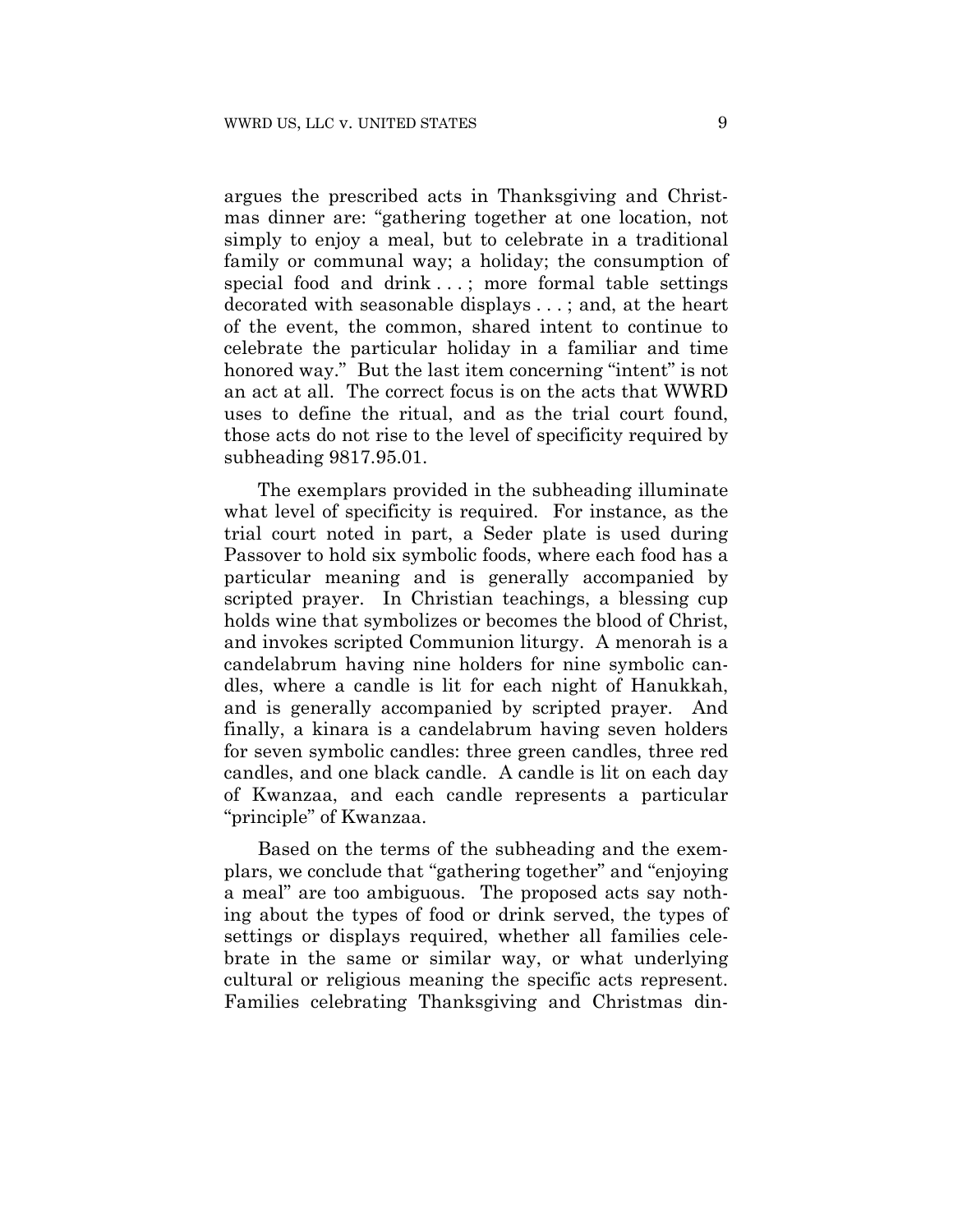ners do so in a variety of ways, using a variety of foods, and even at a variety of times in the day. The "prescribed and specific acts" promised by WWRD's general description of Thanksgiving and Christmas dinners are missing.

But even if the acts were specific enough, there is one further requirement presented by subheading 9817.95.01: the subject import must be "used . . . in the performance" of the ritual. WWRD would have us hold that an article that is used only for its utilitarian purpose, but also adds to the ambience of the event, constitutes use in the performance of the ritual. But it is not enough that a utilitarian article is merely used during the ritual. Instead, the use must advance or serve a particular purpose in the ritual. The exemplars make this clear: a Seder plate is used to present the six symbolic foods, a blessing cup holds the symbolic blood of Christ, a menorah is used to hold the nine symbolic candles, and a kinara is used to hold the seven symbolic candles. Assuming *arguendo* that Thanksgiving or Christmas dinners are specific rituals, the ritual of dinner will continue whether the serving trays and cups have festive motifs or not; the motifs themselves do nothing to further the ritual of dinner. Unless WWRD can point to specific prescribed acts having underlying religious or cultural meaning, where the subject imports are used in the performance of those acts, its imports are not eligible for duty-free status under subheading 9817.95.01.

The legislative history supports our conclusion that WWRD's subject imports do not fall within the scope of subheading 9817.95.01. This court's decisions before 2007 provided that similar utilitarian items associated with holiday or festive occasions would be classified as dutyfree. *See, e.g.*, *Park B. Smith, Ltd. v. United States*, 347 F.3d 922, 928–29 (Fed. Cir. 2003). The addition of Note  $1(v)$  in February 2007 rejected that broad scope of dutyfree treatment of utilitarian holiday items, choosing language that preserved duty-free status only for a subset